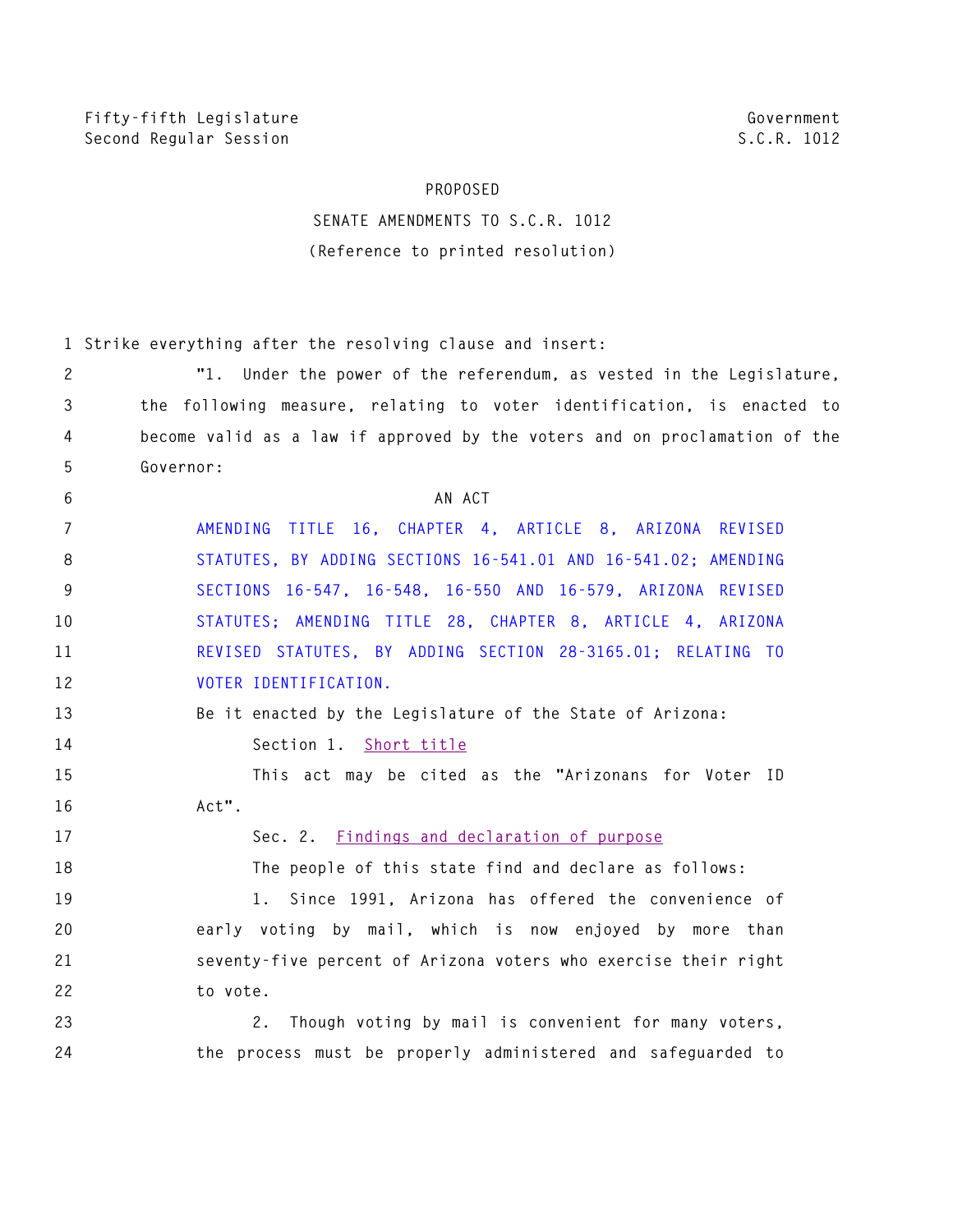**1 reduce the opportunity for illegal votes, illegitimate votes or 2 fraudulent votes to occur.** 

**3 3. Every illegal vote negates a lawful vote, deprives 4 legal voters of their full voting rights and undermines public 5 confidence in our elections.** 

**6 4. Arizona should strive to make it easy to vote and 7 hard to cheat.** 

**8 5. Arizona law currently requires proof of 9 identification to register to vote.** 

**10 6. Arizona law currently requires proof of 11 identification for voting in person at the polls, in person at 12 an early voting center and in person at an emergency voting 13 center before casting a ballot.** 

**14 7. Basic identification requirements are a commonsense 15 practice to provide security and prevent fraud and are commonly 16 required in everyday life, including to purchase alcohol or 17 cigarettes, obtain a driver license, board a commercial flight, 18 donate blood, open a bank account, purchase a firearm, receive 19 unemployment benefits, obtain auto insurance, purchase or rent 20 a home, confirm identity over the telephone and conduct many 21 other basic transactions.** 

**22 8. Arizona law currently treats in-person and 23 early-by-mail voters disparately, requiring identification from 24 all in-person voters before casting a ballot in every election 25 with no such requirement for early-by-mail voters.** 

**26 9. Signatures are not a form of identification and are a 27 subjective measure that can lead to some legal votes being 28 rejected and illegal votes being accepted.** 

**29 10. The type of voter identification required by this 30 measure for mail-in voting, including the voter's date of birth 31 and either the last four digits of the voter's social security 32 number or the voter's driver license or nonoperating** 

**-2-**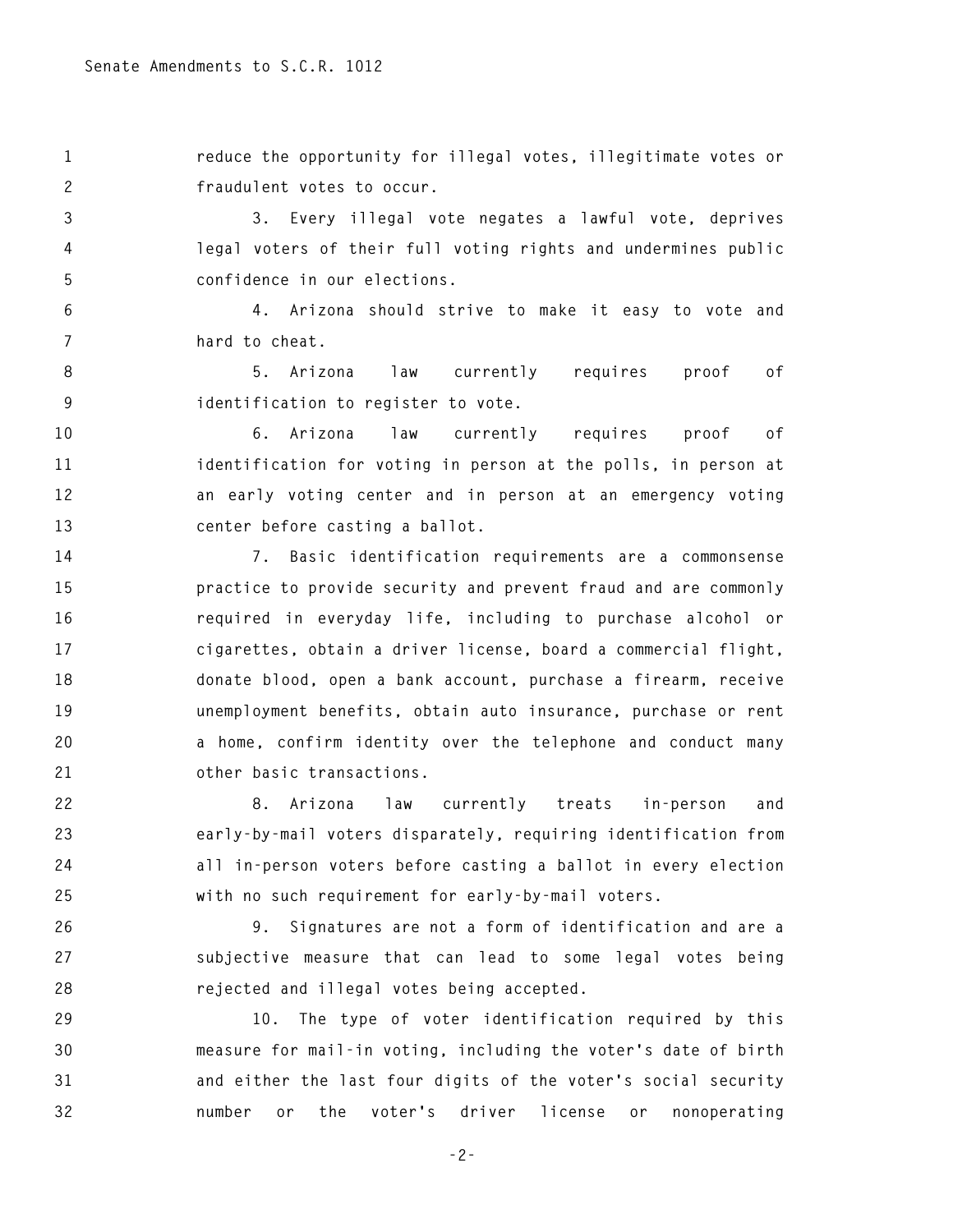**1 identification license number, is information that most voters 2 know by memory or may easily access.** 

**3 11. It is appropriate to continue to provide a period 4 during which a voter who has inadvertently failed to provide 5 the proper voter identification information can easily provide 6 this information and have the voter's ballot counted.** 

**7 12. Section 3 of this measure is intended to bring 8 current statutes that require identification at on-site early 9 voting locations and other early voting locations the 10 protections of the voter protection act.** 

**11 13. Section 7 of this measure is intended to improve 12 voter identification requirements for in-person voting.** 

**13 14. Section 8 of this measure is intended to ensure that 14 any qualified elector in Arizona has access to free voter 15 identification for the purpose of voting.** 

**16 15. In interpreting the provisions of this act, a court 17 of law shall consider the goals of the people of Arizona to 18 ensure election security and integrity.** 

**19 Sec. 3. Title 16, chapter 4, article 8, Arizona Revised 20 Statutes, is amended by adding sections 16-541.01 and 21 16-541.02, to read:** 

**22 16-541.01. Definitions** 

**23 IN THIS ARTICLE, UNLESS THE CONTEXT OTHERWISE REQUIRES:** 

**24 1. "COMPLETED AFFIDAVIT" MEANS A SIGNED EARLY BALLOT 25 AFFIDAVIT PRESCRIBED IN SECTION 16-547 THAT INCLUDES THE 26 VOTER'S DATE OF BIRTH.** 

**27 2. "EARLY VOTER IDENTIFICATION" MEANS ANY ONE OF THE 28 FOLLOWING:** 

**29 (a) THE VOTER'S ARIZONA DRIVER LICENSE NUMBER.** 

**30 (b) THE VOTER'S ARIZONA NONOPERATING IDENTIFICATION 31 LICENSE NUMBER.** 

**-3-**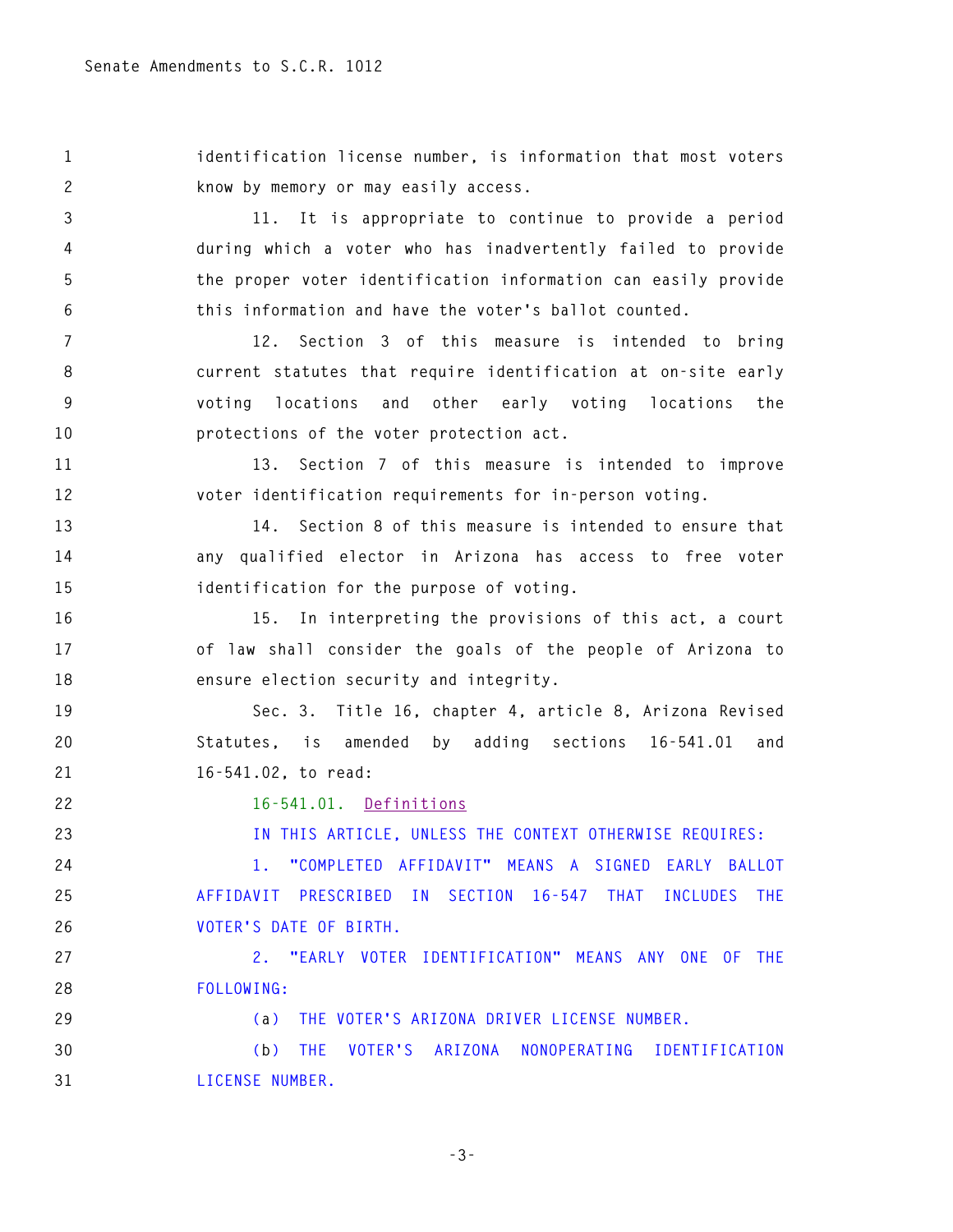**1 (c) THE LAST FOUR DIGITS OF THE VOTER'S SOCIAL SECURITY 2 NUMBER.** 

**3 (d) THE VOTER'S UNIQUE IDENTIFYING NUMBER PRESCRIBED IN 4 SECTION 16-152.** 

**5 16-541.02. On-site early voting; identification** 

**6 ANY ON-SITE EARLY VOTING LOCATION OR ANY OTHER IN-PERSON 7 EARLY VOTING LOCATION SHALL REQUIRE EACH ELECTOR TO PRESENT 8 IDENTIFICATION AS PRESCRIBED IN SECTION 16-579 BEFORE RECEIVING 9 A BALLOT.** 

**10 Sec. 4. Section 16-547, Arizona Revised Statutes, is 11 amended to read:** 

## **12 16-547. Ballot affidavit; form**

**13 A. The early ballot shall be accompanied by an envelope 14 bearing on the front the name, official title and post office 15 address of the recorder or other officer in charge of elections 16 and on the other side a printed affidavit THAT CAN BE CONCEALED 17 WHEN DELIVERED OR MAILED TO THE COUNTY RECORDER OR OTHER 18 OFFICER IN CHARGE OF ELECTIONS. THE AFFIDAVIT SHALL REQUIRE 19 THE VOTER TO PROVIDE A COPY OF THE VOTER'S EARLY VOTER 20 IDENTIFICATION AND THE VOTER'S DATE OF BIRTH AND SIGNATURE AND 21 SHALL INCLUDE A STATEMENT in substantially the following form:** 

**22 I declare the following under penalty of**  23 *perjury:* **I am a registered voter in \_\_\_\_\_\_\_\_\_\_\_ 24 county Arizona, I have not voted and will not vote 25 in this election in any other county or state, I 26 understand that knowingly voting more than once in 27 any election is a class 5 felony and I voted the 28 enclosed ballot and signed this affidavit 29 personally unless noted below.** 

**30 If the voter was assisted by another person 31 in marking the ballot, complete the following:** 

**-4-**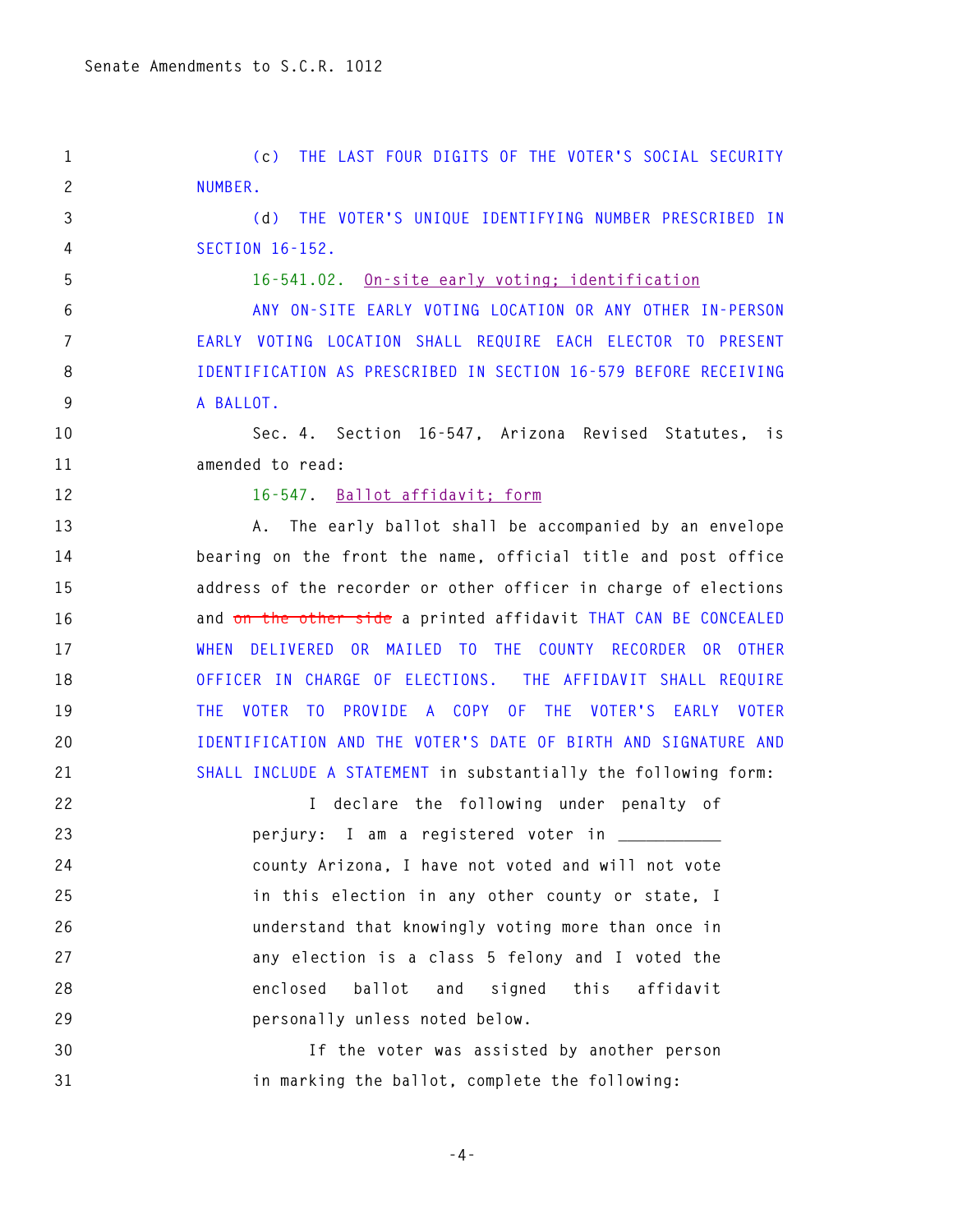**1 I declare the following under penalty of 2 perjury: At the registered voter's request I 3 assisted the voter identified in this affidavit 4 with marking the voter's ballot, I marked the 5 ballot as directly instructed by the voter, I 6 provided the assistance because the voter was 7 physically unable to mark the ballot solely due to 8 illness, injury or physical limitation and I 9 understand that there is no power of attorney for 10 voting and that the voter must be able to make the 11 voter's selection even if they THE VOTER cannot 12 physically mark the ballot.**  13 Name of voter assistant: **14 Address of voter assistant: \_\_\_\_\_\_\_\_\_\_\_\_\_\_\_\_\_\_\_\_\_\_ 15 TELEPHONE NUMBER OF VOTER ASSISTANT: \_\_\_\_\_\_\_\_\_\_\_\_\_**  16 **VOTER ASSISTANT'S RELATIONSHIP TO VOTER: 17 B. The face of each envelope in which a ballot is sent 18 to a federal postcard applicant or in which a ballot is 19 returned by the applicant to the recorder or other officer in 20 charge of elections shall be in the form prescribed in 21 accordance with the uniformed and overseas citizens absentee 22 voting act of 1986 (P.L. 99-410; 52 United States Code section 23 20301). Otherwise, the envelopes shall be the same as those 24 used to send ballots to, or receive ballots from, other early 25 voters. 26 C. The officer charged by law with the duty of preparing 27 ballots at any election shall ensure that the early ballot is 28 sent in an envelope that states substantially the following:** 

**29 If the addressee does not reside at this 30 address, mark the unopened envelope "return to 31 sender" and deposit it in the United States mail.** 

**-5-**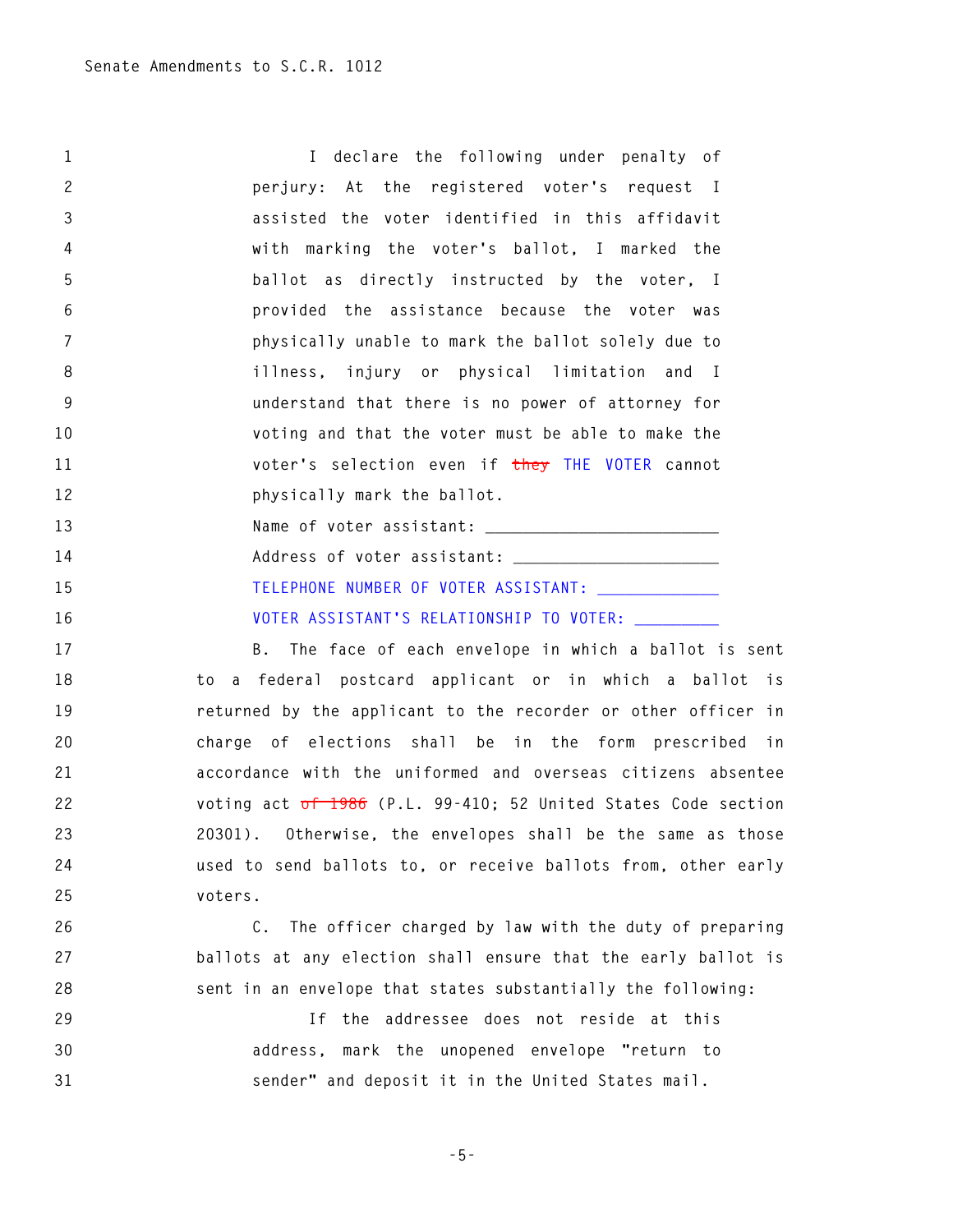**1 D. The county recorder or other officer in charge of 2 elections shall supply printed instructions to early voters 3 that direct them to sign PROVIDE THE VOTER'S DATE OF BIRTH AND 4 SIGNATURE ON the affidavit AND PROVIDE A COPY OF THE VOTER'S 5 EARLY VOTER IDENTIFICATION, mark the ballot and return both THE 6 BALLOT, THE COPY OF THE VOTER'S EARLY VOTER IDENTIFICATION AND 7 THE COMPLETED AFFIDAVIT in the enclosed self-addressed envelope 8 that complies with section 16-545. The instructions shall 9 include the following statement:** 

**10 In order to be valid and counted, the ballot 11 and COMPLETED affidavit AND THE COPY OF THE EARLY 12 VOTER IDENTIFICATION must be delivered to the 13 office of the county recorder or other officer in 14 charge of elections or may be deposited at any 15 polling place in the county no NOT later than 7:00 16 p.m. on election day. The ballot will not be 17 counted without the voter's signature on the 18 envelope.** 

**19 (WARNING — It is a felony to offer or receive any 20 compensation for a ballot.)** 

**21 Sec. 5. Section 16-548, Arizona Revised Statutes, is 22 amended to read:** 

**23 16-548. Preparation and transmission of ballot**

**24 A. The early voter shall make and sign COMPLETE the 25 affidavit and shall then mark his THE ballot in such a manner 26 that his THE VOTER'S vote cannot be seen. The early voter 27 shall fold the ballot, if a paper ballot, so as to conceal the 28 vote and deposit the voted ballot AND THE COPY OF THE VOTER'S 29 EARLY VOTER IDENTIFICATION in the envelope provided for that 30 purpose, which shall be securely sealed and, together with the 31 affidavit, delivered or mailed to the county recorder or other 32 officer in charge of elections of the political subdivision in** 

**-6-**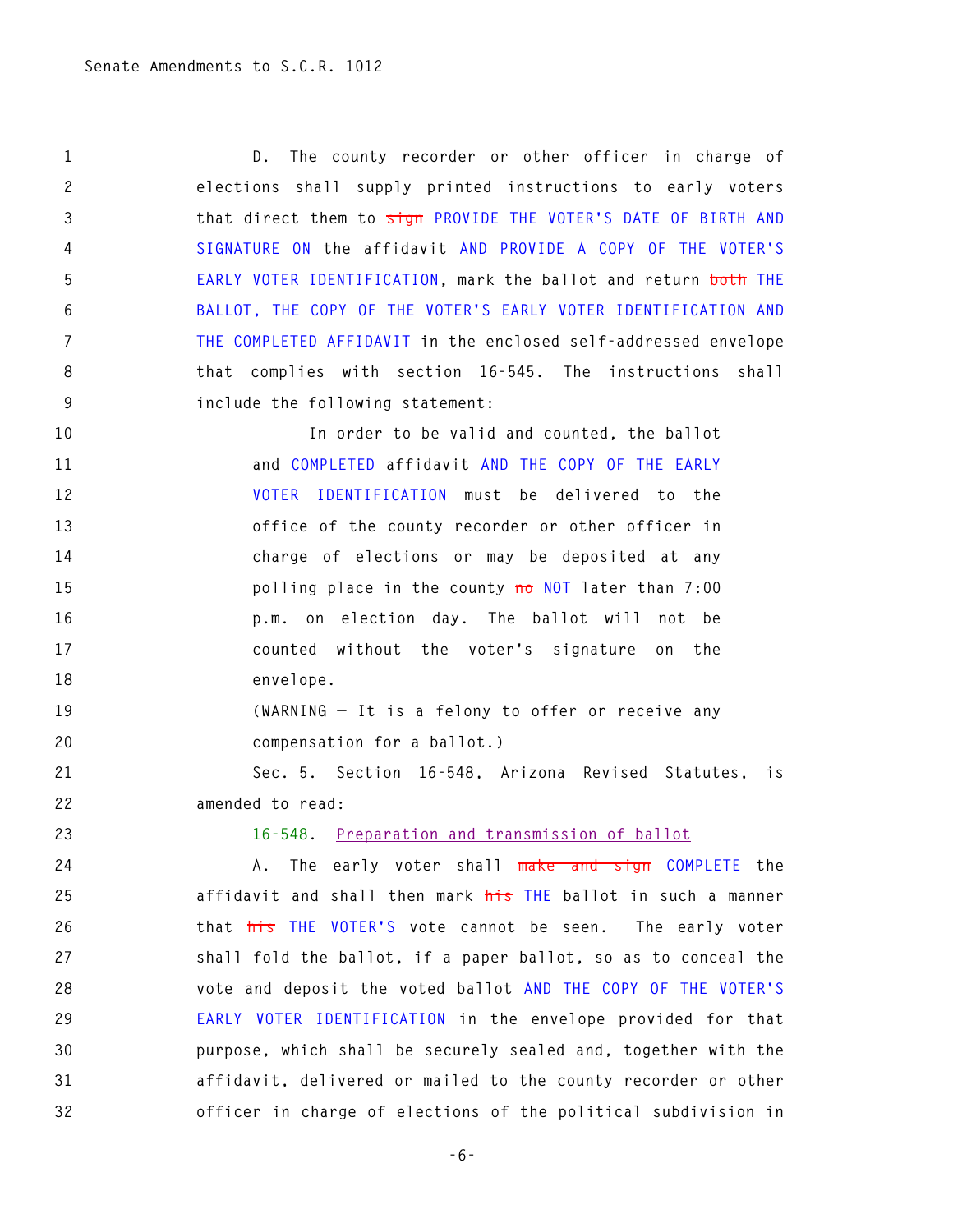**1 which the elector is registered or deposited by the voter or 2 the voter's agent at any polling place in the county. In order 3 to be counted and valid, the ballot, COMPLETED AFFIDAVIT AND 4 COPY OF THE VOTER'S EARLY VOTER IDENTIFICATION must be received 5 by the county recorder or other officer in charge of elections 6 or deposited at any polling place in the county no NOT later 7 than 7:00 p.m. on election day.** 

**8 B. If the early voter is an overseas citizen, a 9 qualified elector absent from the United States or in the 10 United States service, a spouse or dependent residing with the 11 early voter or a qualified elector of a special district mail 12 ballot election as provided in article 8.1 of this chapter, the 13 early voter may subscribe to the affidavit before and obtain 14 the signature and military identification number or passport 15 number, if available, of any person who is a United States 16 citizen eighteen years of age or older.** 

**17 Sec. 6. Section 16-550, Arizona Revised Statutes, is 18 amended to read:** 

**19 16-550. Receipt of voter's ballot; cure period**

**20 A. On receipt of the envelope containing the early 21 ballot, and THE COPY OF THE VOTER'S EARLY VOTER IDENTIFICATION 22 AND the COMPLETED ballot affidavit, the county recorder or 23 other officer in charge of elections shall compare the 24 signatures thereon SIGNATURE ON THE ENVELOPE with the signature 25 of the elector on the elector's registration record AND SHALL 26 CONFIRM THE ELECTOR'S EARLY VOTER IDENTIFICATION AND DATE OF 27 BIRTH AS SUBMITTED BY THE ELECTOR PURSUANT TO SECTION 16-548. 28 If the signature is inconsistent with the elector's signature 29 on the elector's registration record OR IF THE ELECTOR'S EARLY 30 VOTER IDENTIFICATION OR DATE OF BIRTH CANNOT BE CONFIRMED, the 31 county recorder or other officer in charge of elections shall 32 make reasonable efforts to contact the voter, advise the voter** 

**-7-**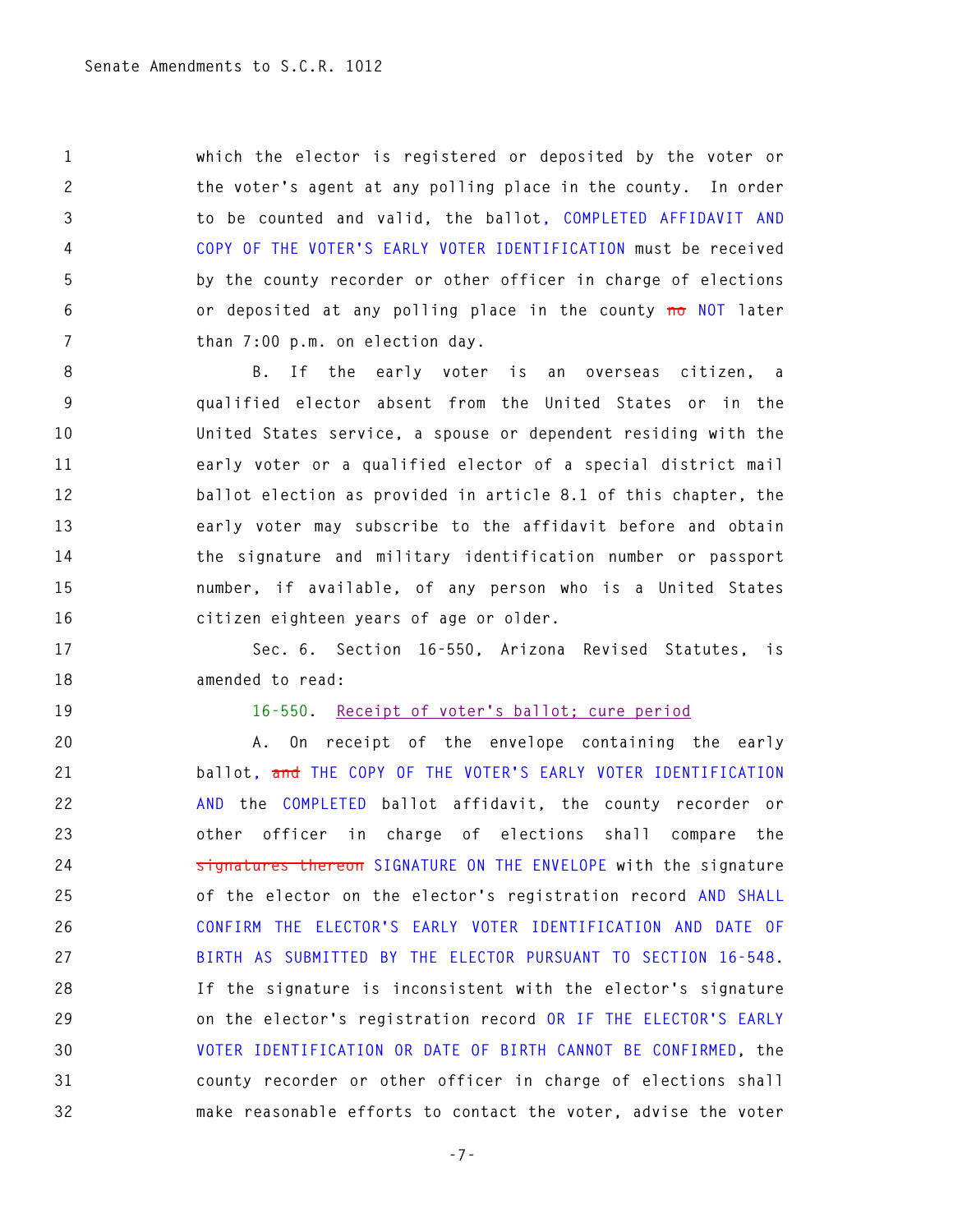**1 of the inconsistent signature OR INABILITY TO CONFIRM THE 2 VOTER'S EARLY VOTER IDENTIFICATION OR DATE OF BIRTH and allow 3 the voter to correct or the county to confirm the inconsistent 4 signature, EARLY VOTER IDENTIFICATION OR DATE OF BIRTH. The 5 county recorder or other officer in charge of elections shall 6 allow SIGNATURES, EARLY VOTER IDENTIFICATIONS AND DATES OF 7 BIRTH to be corrected not later than the fifth business day 8 after a primary, general or special election that includes a 9 federal office or the third business day after any other 10 election. If the signature is missing, the county recorder or 11 other officer in charge of elections shall make reasonable 12 efforts to contact the elector, advise the elector of the 13 missing signature and allow the elector to add the elector's 14 signature not later than 7:00 p.m. on election day. If 15 satisfied that the signatures correspond AND THAT THE EARLY 16 VOTER IDENTIFICATION AND DATE OF BIRTH CAN BE CONFIRMED, the 17 recorder or other officer in charge of elections shall hold the 18 envelope containing the early ballot and the completed 19 affidavit unopened in accordance with the rules of the 20 secretary of state.** 

**21 B. The recorder or other officer in charge of elections 22 shall thereafter safely keep the affidavits and early ballots 23 in the recorder's or other officer's office and may deliver 24 them for tallying pursuant to section 16-551. Tallying of 25 ballots may begin immediately after the envelope and completed 26 affidavit are processed pursuant to this section and delivered 27 to the early election board.** 

**28 C. The county recorder shall send a list of all voters 29 who were issued early ballots to the election board of the 30 precinct in which the voter is registered.** 

```
-8-
```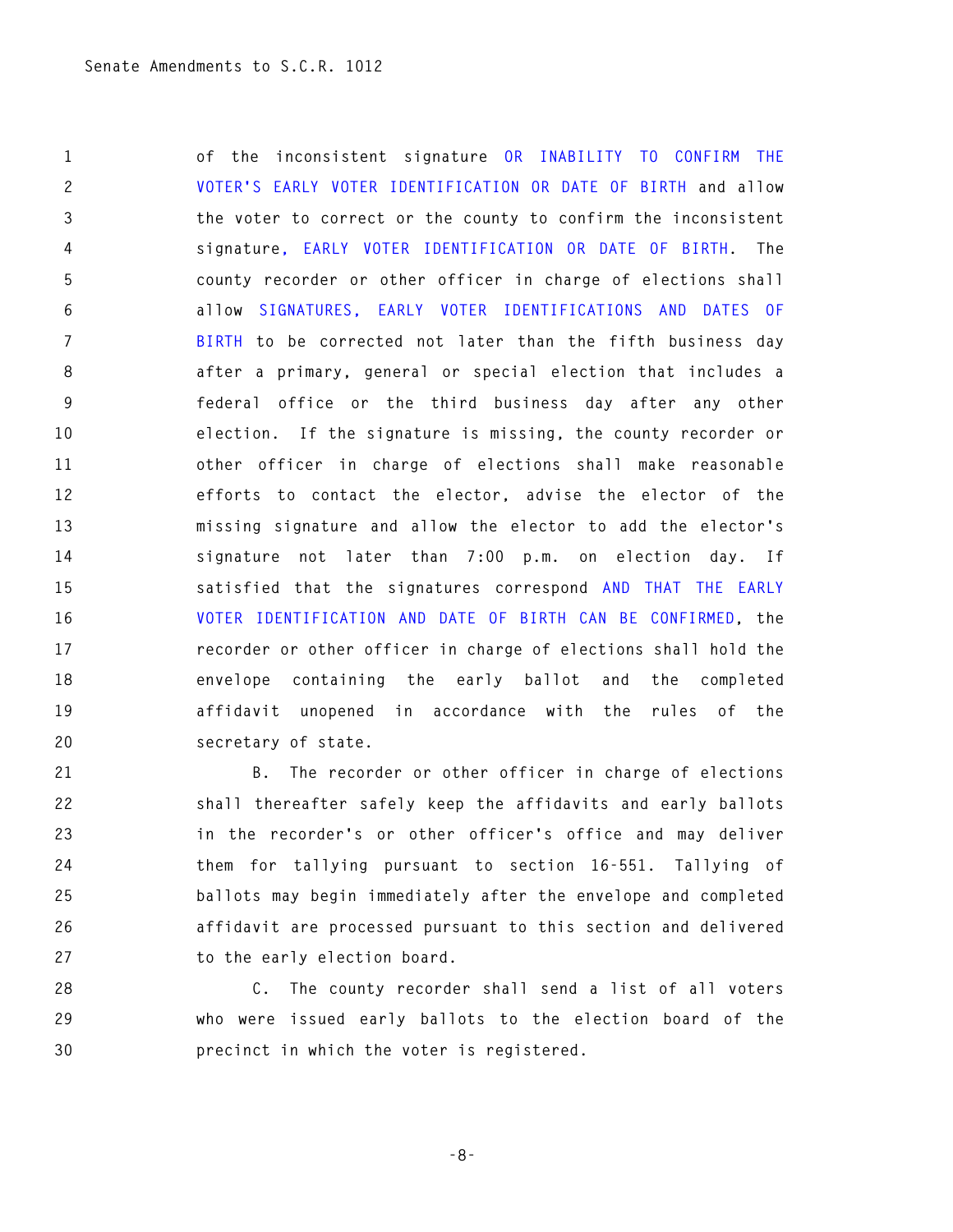**1 D. This section does not apply to:** 

**2 1. A special taxing district that is authorized pursuant 3 to section 16-191 to conduct its own elections.** 

**4 2. A special district mail ballot election that is 5 conducted pursuant to article 8.1 of this chapter.** 

**6 Sec. 7. Section 16-579, Arizona Revised Statutes, is 7 amended to read:** 

**8 16-579. Procedure for obtaining ballot by elector**

**9 A. Every qualified elector WHO APPEARS IN PERSON AT A 10 POLLING PLACE, VOTING CENTER, ON-SITE EARLY VOTING LOCATION OR 11 OTHER IN-PERSON VOTING LOCATION, before receiving a ballot, 12 shall announce the elector's name and place of residence in a 13 clear, audible tone of voice to the election official in charge 14 of the signature roster or present the elector's name and 15 residence in writing. The election official in charge of the 16 signature roster shall comply with the following and the 17 qualified elector shall be allowed within the voting area:** 

**18 1. The elector shall present any of the following:** 

**19 (a) A valid AND UNEXPIRED form of identification that 20 bears the photograph, name and address of the elector that 21 reasonably appear to be the same as the name and address in the 22 precinct register, including an Arizona driver license, an 23 Arizona nonoperating identification license, a tribal 24 enrollment card or other form of tribal identification THAT IS 25 ISSUED BY A TRIBAL GOVERNMENT or a United States federal, state 26 or local government issued identification. Identification is 27 deemed valid unless it can be determined on its face that it 28 has expired.**

**29 (b) Two different items A VALID AND UNEXPIRED FORM OF 30 IDENTIFICATION THAT BEARS THE PHOTOGRAPH, NAME AND ADDRESS OF 31 THE ELECTOR, EXCEPT THAT IF THE ADDRESS ON THE IDENTIFICATION 32 DOES NOT REASONABLY APPEAR TO BE THE SAME AS THE ADDRESS IN THE** 

**-9-**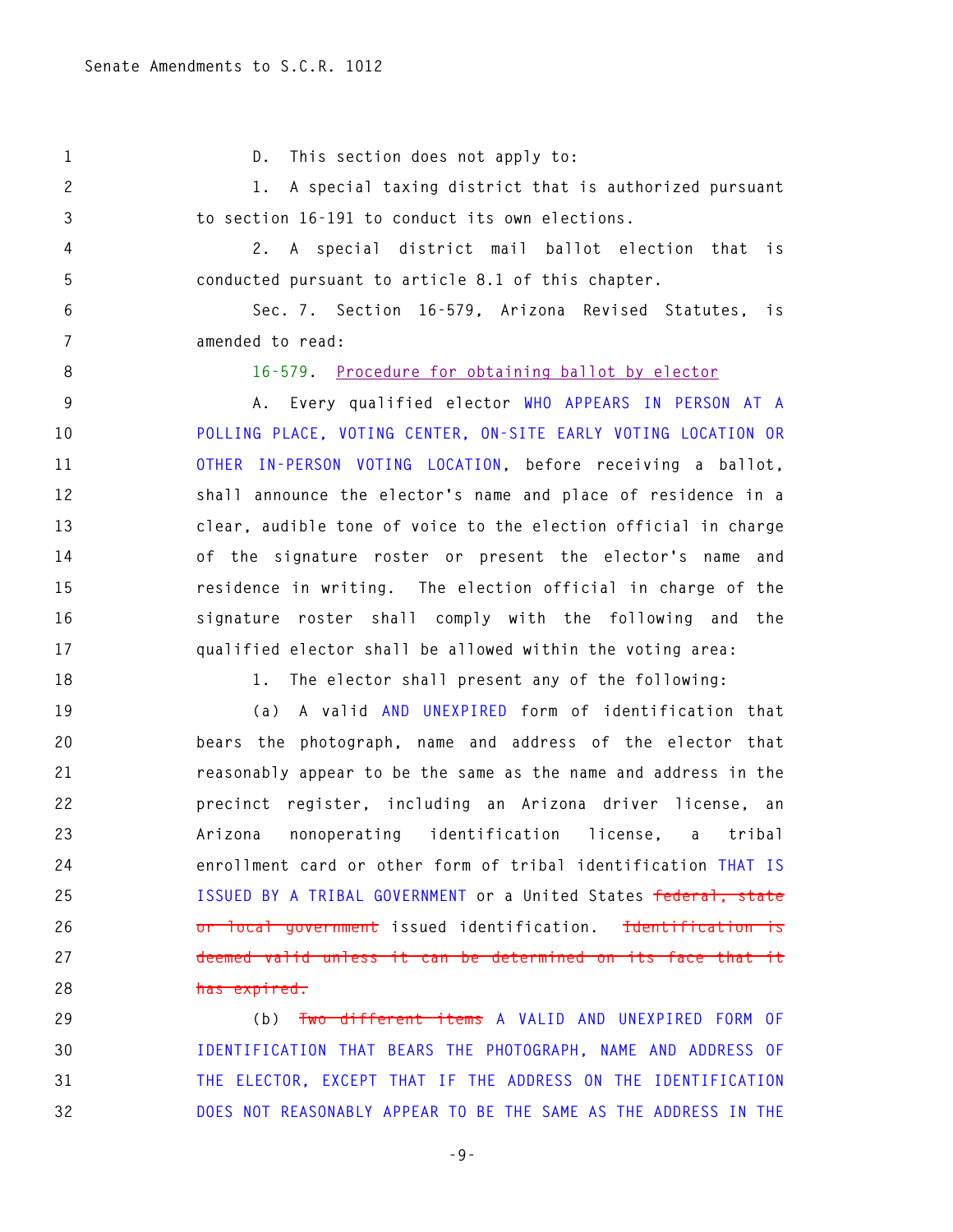**1 PRECINCT REGISTER OR IF THE IDENTIFICATION IS A VALID UNITED 2 STATES MILITARY IDENTIFICATION CARD OR A VALID UNITED STATES 3 PASSPORT AND DOES NOT BEAR AN ADDRESS, THE IDENTIFICATION MUST 4 BE ACCOMPANIED BY AN ADDITIONAL DOCUMENT that contain CONTAINS 5 the name and address of the elector that reasonably appear to 6 be the same as the name and address in the precinct register, 7 including a utility bill, a bank or credit union statement that 8 is dated within ninety days of the date of the election, a 9 valid Arizona vehicle registration, an Arizona vehicle 10 insurance card, an Indian census card, tribal enrollment card 11 or other form of tribal identification, a property tax 12 statement, a recorder's certificate, a voter registration card, 13 a valid United States federal, state or local government issued 14 identification or any mailing that is labeled as "official 15 election material". Identification is deemed valid unless it 16 can be determined on its face that it has expired.**

**17 (c) A valid form of identification that bears the 18 photograph, name and address of the elector except that if the 19 address on the identification does not reasonably appear to be 20 the same as the address in the precinct register or the 21 identification is a valid United States military identification 22 card or a valid United States passport and does not bear an 23 address, the identification must be accompanied by one of the 24 items listed in subdivision (b) of this paragraph.** 

**25 2. If the elector does not present identification that 26 complies with paragraph 1 of this subsection, the elector is 27 only eligible to vote a provisional ballot as prescribed by 28 section 16-584 or a conditional provisional ballot as provided 29 for in the secretary of state's instruction and procedures 30 manual adopted pursuant to section 16-452.** 

**-10-**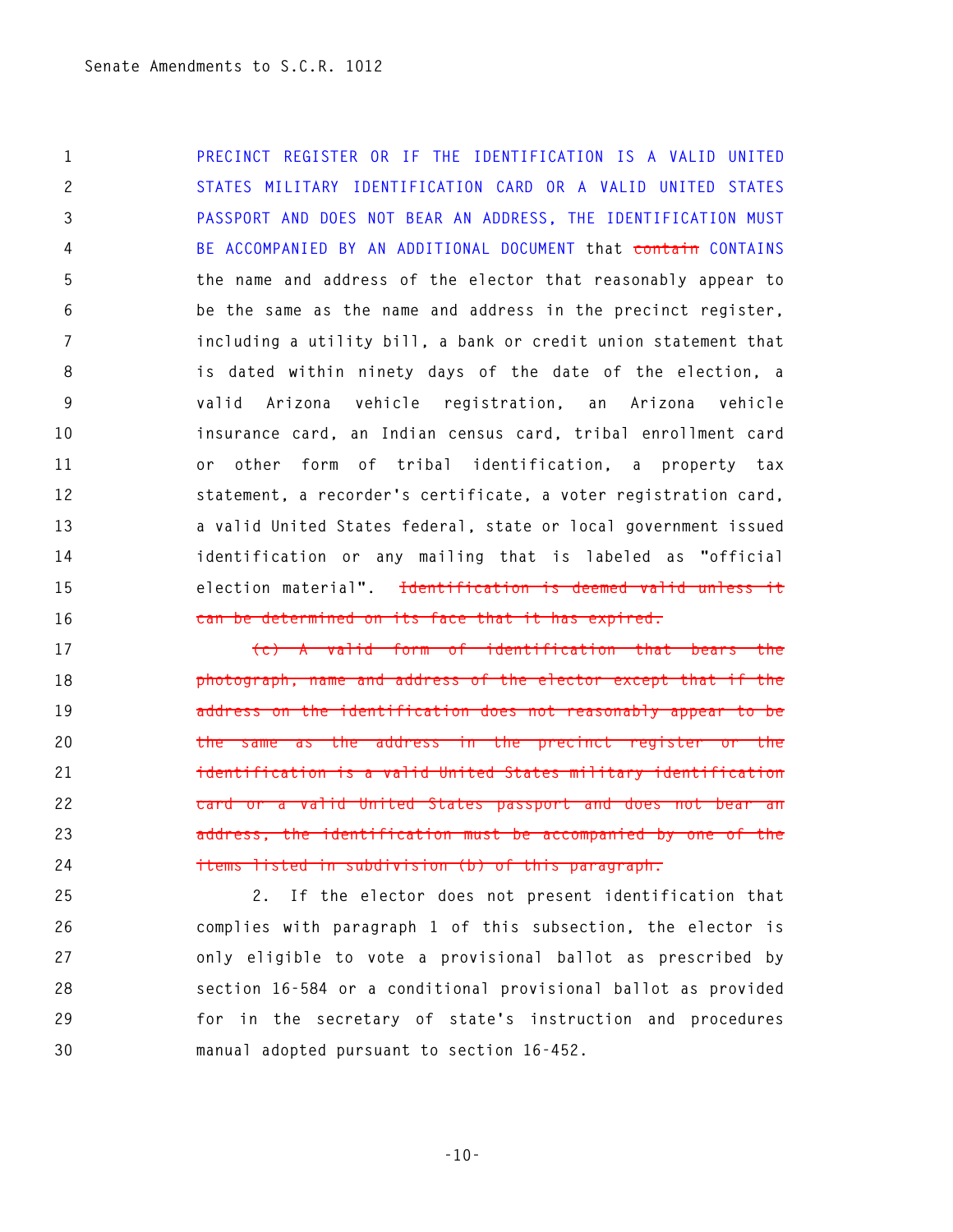**1 B. Any qualified elector who is listed as having applied 2 for an early ballot but who states that the elector has not 3 voted and will not vote an early ballot for this election or 4 surrenders the early ballot to the precinct inspector on 5 election day shall be allowed to vote pursuant to the procedure 6 set forth in section 16-584.** 

**7 C. Each qualified elector's name shall be numbered 8 consecutively by the clerks and in the order of applications 9 for ballots. The judge shall give the qualified elector only 10 one ballot and a ballot privacy folder, and the elector's name 11 shall be immediately checked on the precinct register. 12 Notwithstanding any provision of this paragraph SUBSECTION, no 13 voter AN ELECTOR shall NOT be required to accept or use a 14 ballot privacy folder.** 

**15 D. For precincts in which a paper signature roster is 16 used, each qualified elector shall sign the elector's name in 17 the signature roster before receiving a ballot, but an 18 inspector or judge may sign the roster for an elector who is 19 unable to sign because of physical disability, and in that 20 event the name of the elector shall be written with red ink, 21 and no attestation or other proof shall be necessary. The 22 provisions of this subsection relating to signing the signature 23 roster shall not apply to electors casting a ballot using early 24 voting procedures.** 

**25 E. For precincts in which an electronic poll book system 26 is used, each qualified elector shall sign the elector's name 27 as prescribed in the instructions and procedures manual adopted 28 by the secretary of state pursuant to section 16-452 before 29 receiving a ballot, but an inspector or judge may sign the 30 roster for an elector who is unable to sign because of physical 31 disability, and in that event the name of the elector shall be** 

**-11-**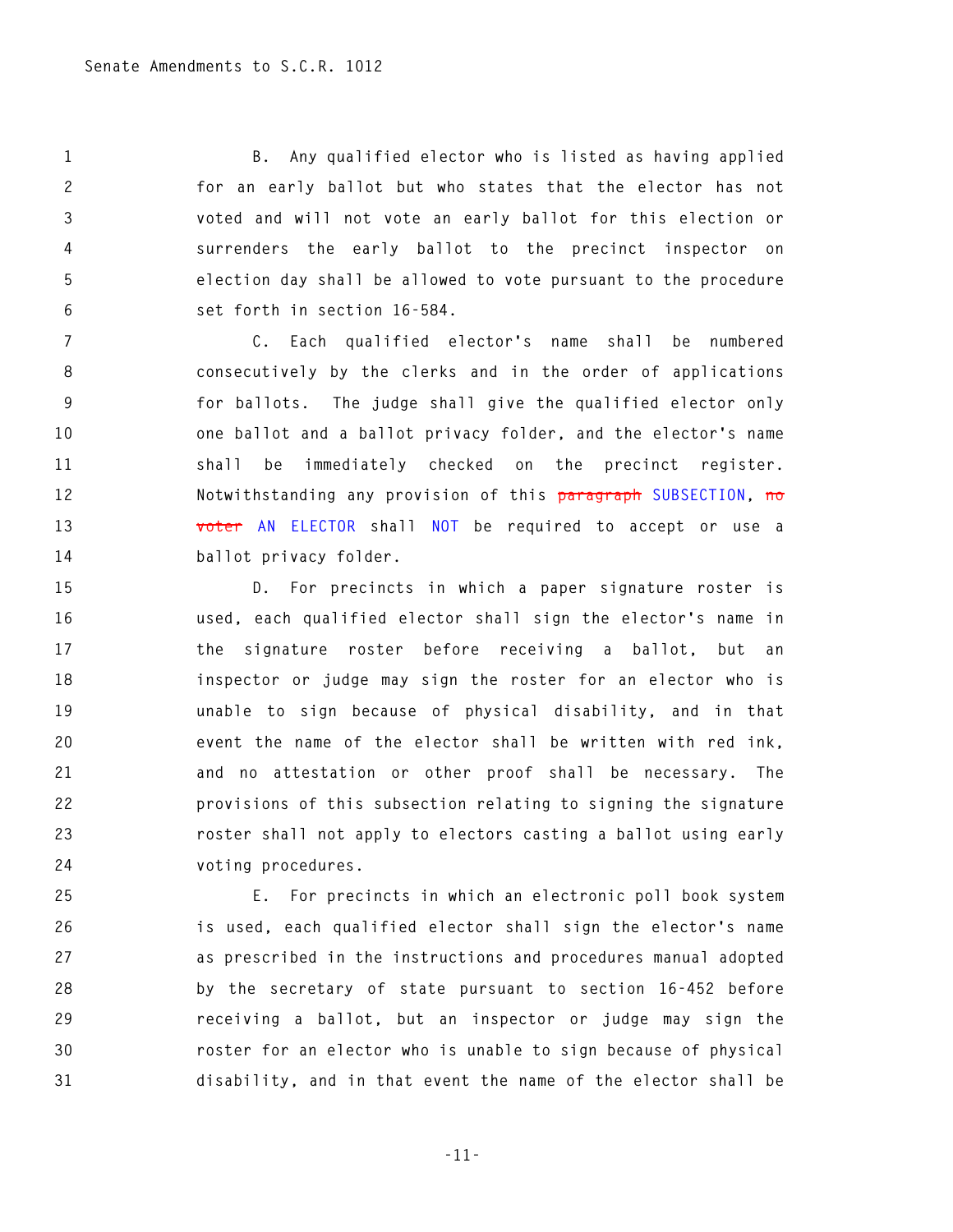**1 written with the inspector's or judge's attestation on the same 2 signature line.** 

**3 F. A person offering to vote at a special district 4 election for which no special district register has been 5 supplied shall sign an affidavit stating the person's address 6 and that the person resides within the district boundaries or 7 proposed district boundaries and swearing that the person is a 8 qualified elector and has not already voted at the election 9 being held.** 

**10 Sec. 8. Title 28, chapter 8, article 4, Arizona Revised 11 Statutes, is amended by adding section 28-3165.01, to read:** 

**12 28-3165.01. Nonoperating identification license; voter** 

**13 identification purposes; fee waiver** 

**14 NOTWITHSTANDING ANY OTHER LAW, THE DEPARTMENT MAY NOT 15 CHARGE A FEE FOR ISSUING A NONOPERATING IDENTIFICATION LICENSE 16 IF A PERSON ATTESTS ON THE APPLICATION SUBMITTED TO THE 17 DEPARTMENT THAT THE PERSON HAS APPLIED FOR THE NONOPERATING 18 IDENTIFICATION LICENSE IN ORDER TO COMPLY WITH ANY LEGAL 19 REQUIREMENTS RELATED TO REGISTERING TO VOTE OR VOTING.**

**20 Sec. 9. Standing; special action; declaratory judgment 21 action; attorney fees**

**22 A. Any qualified elector of this state has standing to 23 file any of the following:** 

**24 1. A special action to require any official to enforce 25 this act if the official has a legal duty to enforce this act 26 and refuses or threatens to refuse to enforce this act.** 

**27 2. A declaratory judgment action to determine the proper 28 construction of this act.** 

**29 B. Any person who files an action pursuant to this 30 section and who prevails in that action is entitled to an award 31 of reasonable attorney fees and costs.**